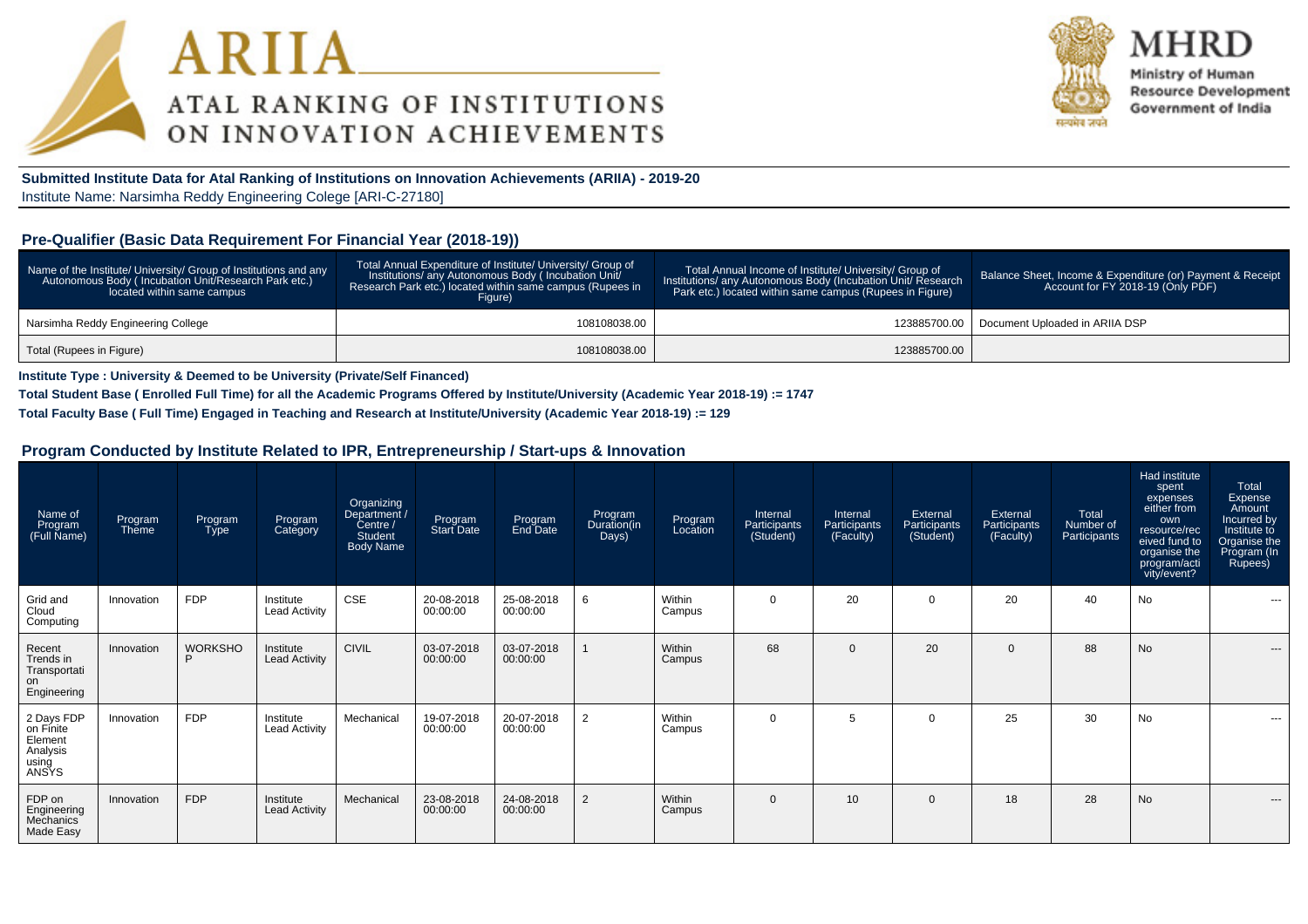## **Program Conducted by Institute Related to IPR, Entrepreneurship / Start-ups & Innovation**

| <b>WORKSHO</b><br>P ON ROLE<br>OF CAD<br>CAM in<br>modern<br>manufacturin<br>g                | Innovation                   | Workshop   | Institute<br><b>Lead Activity</b> | Mechanical   | 04-01-2019<br>00:00:00 | 05-01-2019<br>00:00:00 | $\overline{2}$          | Within<br>Campus | 40           | $\mathbf 0$  | 20           | $\mathbf 0$  | 60 | No | $\cdots$ |
|-----------------------------------------------------------------------------------------------|------------------------------|------------|-----------------------------------|--------------|------------------------|------------------------|-------------------------|------------------|--------------|--------------|--------------|--------------|----|----|----------|
| Advance<br>Surveying                                                                          | Innovation                   | Workshop   | Institute<br><b>Lead Activity</b> | <b>CIVIL</b> | 10-07-2018<br>00:00:00 | 10-07-2018<br>00:00:00 | $\overline{\mathbf{1}}$ | Within<br>Campus | 40           | $\mathbf{0}$ | 20           | $\mathbf 0$  | 60 | No | $---$    |
| Anatomy of<br>cracks in<br>concrete and<br>engineering<br>of ground.                          | Innovation                   | Workshop   | Institute<br><b>Lead Activity</b> | <b>CIVIL</b> | 22-08-2018<br>00:00:00 | 22-08-2018<br>00:00:00 | $\overline{1}$          | Within<br>Campus | 36           | 0            | 22           | $\mathbf 0$  | 58 | No | $\cdots$ |
| <b>IOT Using</b><br>Aurdino                                                                   | Innovation                   | Workshop   | Institute<br><b>Lead Activity</b> | ECE          | 10-09-2018<br>00:00:00 | 11-09-2018<br>00:00:00 | $\overline{2}$          | Within<br>Campus | 30           | $\Omega$     | 25           | $\mathbf{0}$ | 55 | No | $\cdots$ |
| Two Days<br>workshop on<br>PCB Design<br>Fabrication                                          | Innovation                   | Workshop   | Institute<br><b>Lead Activity</b> | ECE          | 08-02-2019<br>00:00:00 | 09-02-2019<br>00:00:00 | $\overline{2}$          | Within<br>Campus | 50           | $\Omega$     | $\mathbf 0$  | $\mathbf 0$  | 50 | No | $\cdots$ |
| EDC<br>Seminar on<br>Women<br>Entrepreneur<br>ship                                            | Entrepreneur<br>ship/Startup | Seminar    | Institute<br><b>Lead Activity</b> | <b>EDC</b>   | 10-06-2018<br>00:00:00 | 10-06-2018<br>00:00:00 |                         | Within<br>Campus | 68           | $\Omega$     | $\mathbf{0}$ | $\mathbf{0}$ | 68 | No | $\cdots$ |
| One Day<br><b>EDC</b><br>Awareness<br>Programme                                               | Entrepreneur<br>ship/Startup | Seminar    | Institute<br><b>Lead Activity</b> | <b>EDC</b>   | 08-02-2019<br>00:00:00 | 08-02-2019<br>00:00:00 | $\overline{1}$          | Within<br>Campus | 57           | 10           | $\mathbf 0$  | $\mathbf 0$  | 67 | No | ---      |
| Methodology<br>For<br>Generating<br>Revenue<br>Through<br>Research<br>with Patents<br>and IPR | <b>IPR</b>                   | <b>FDP</b> | Institute<br><b>Lead Activity</b> | Mechanical   | 30-11-2018<br>00:00:00 | 30-11-2018<br>00:00:00 |                         | Within<br>Campus | $\mathbf{0}$ | 40           | $\mathbf{0}$ | $\mathbf{0}$ | 40 | No | $\cdots$ |

# Participation / Representation of Students and (or) Faculties in Events / Programs related to IPR, entrepreneurship / Start-ups & Innovation organized by repute external<br>institutions or agencies at national or internationa

| Name of<br>Program<br>(Full Name) | Program<br>Theme | Program<br><b>Type</b> | Organizing<br>Agency /<br>Institute<br>Name | Organizing<br>Agency Type | Program<br>Start Date | Program<br>End Date | Program<br>Duration(in<br>Days) | Participants<br>(Students) | Participants<br>(Faculty) | Total<br>Number of<br>Participants | Awards/Rec<br>ognitions/Ac<br>hievements | Award /<br>Position /<br>Recognition<br>Secured | Title of<br>Innovation /<br>Start-up<br>Secured the<br>Award /<br>Recognition | Had institute<br>spent<br>expenses<br>either from<br>own<br>resource/rec<br>eived fund<br>towards<br>sending<br>delegation to<br>participate/re<br>present the<br>program/acti<br>vity/event? | <b>Total</b><br>Expense<br>Amount<br>Incurred by<br>Institute? (In<br>Rupees) |
|-----------------------------------|------------------|------------------------|---------------------------------------------|---------------------------|-----------------------|---------------------|---------------------------------|----------------------------|---------------------------|------------------------------------|------------------------------------------|-------------------------------------------------|-------------------------------------------------------------------------------|-----------------------------------------------------------------------------------------------------------------------------------------------------------------------------------------------|-------------------------------------------------------------------------------|
|-----------------------------------|------------------|------------------------|---------------------------------------------|---------------------------|-----------------------|---------------------|---------------------------------|----------------------------|---------------------------|------------------------------------|------------------------------------------|-------------------------------------------------|-------------------------------------------------------------------------------|-----------------------------------------------------------------------------------------------------------------------------------------------------------------------------------------------|-------------------------------------------------------------------------------|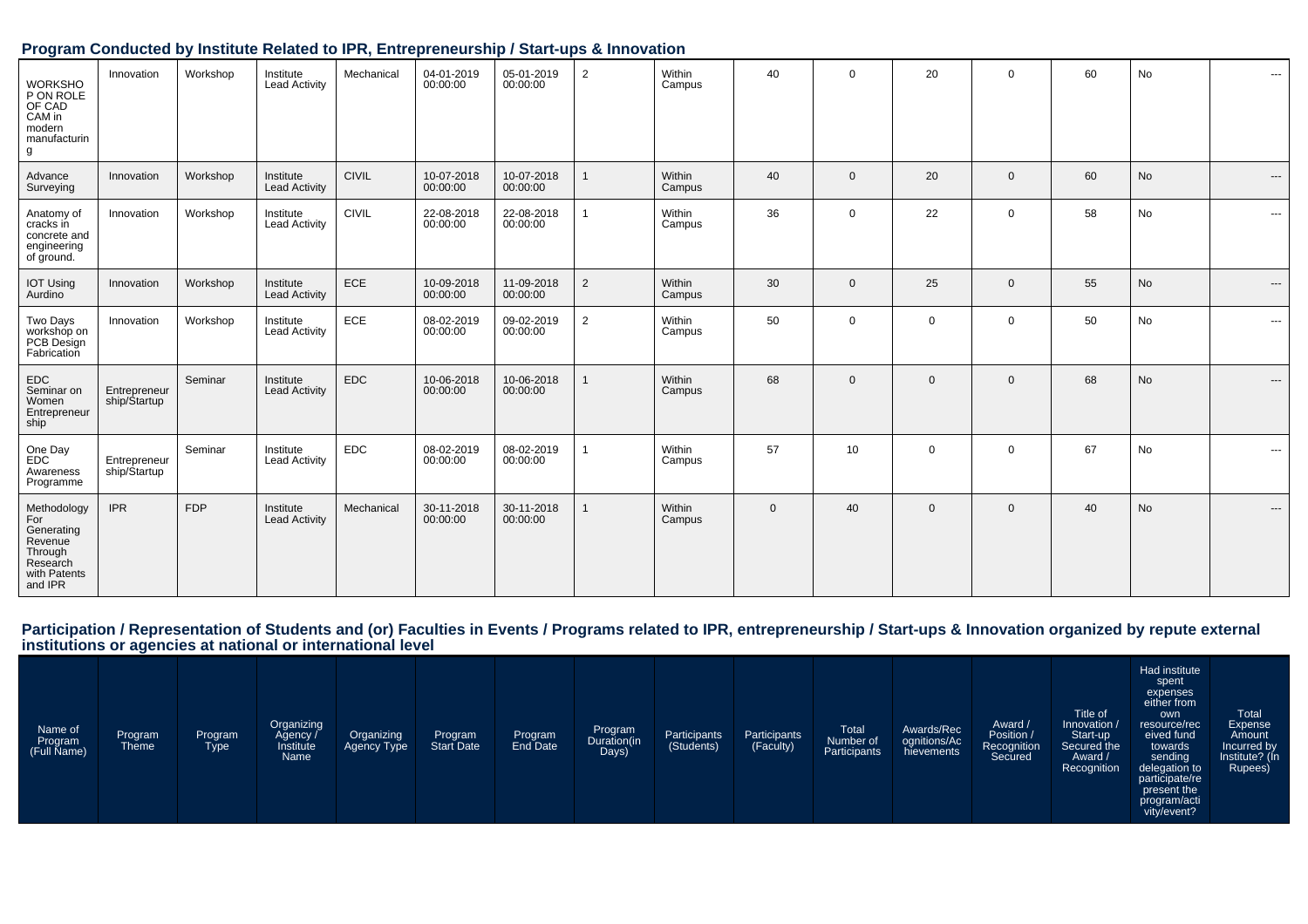Participation / Representation of Students and (or) Faculties in Events / Programs related to IPR, entrepreneurship / Start-ups & Innovation organized by repute external<br>institutions or agencies at national or internationa

| Recent<br>trends in<br>Electronics<br>and<br>Communicati<br>on<br>Engineering                       | Innovation | Conference | Mallareddy<br>Institute of<br>Engineering<br>and<br>Technology | Educational<br>Institute               | 08-11-2018<br>00:00:00 | 08-11-2018<br>00:00:00 |                 | $\mathbf 0$  | 10             | 10             | No        | ---   | $\sim$ $\sim$           | <b>No</b> | $---$    |
|-----------------------------------------------------------------------------------------------------|------------|------------|----------------------------------------------------------------|----------------------------------------|------------------------|------------------------|-----------------|--------------|----------------|----------------|-----------|-------|-------------------------|-----------|----------|
| Matlab<br>Expo-2018                                                                                 | Innovation | Expo       | Mathworks                                                      | Corporate /<br>Industry<br>Association | 19-10-2018<br>00:00:00 | 19-10-2018<br>00:00:00 |                 | $\Omega$     | 2              | $\overline{2}$ | <b>No</b> | $---$ | $---$                   | <b>No</b> | $---$    |
| workshop on<br>Research<br>Methodology                                                              | <b>IPR</b> | Workshop   | Mallareddy<br>institute of<br>technology                       | Educational<br>Institute               | 17-09-2018<br>00:00:00 | 21-09-2018<br>00:00:00 | $5\phantom{.0}$ | $\mathbf 0$  | 4              | $\overline{4}$ | <b>No</b> | ---   | $\cdots$                | No        | $\cdots$ |
| Emerging<br>Concepts in<br>Civil<br>Engineering<br>Fields                                           | <b>IPR</b> | Seminar    | <b>CMR</b><br>College of<br>engineering<br>and<br>technology   | Educational<br>Institute               | 27-07-2018<br>00:00:00 | 27-07-2018<br>00:00:00 |                 | $\mathbf{0}$ | $\mathbf 1$    |                | <b>No</b> | $---$ | $---$                   | <b>No</b> | $---$    |
| Application<br>Of ANSYS In<br><b>CIVIL</b><br>Engineering                                           | Innovation | Seminar    | Vardhaman<br>College Of<br>Engineering                         | Educational<br>Institute               | 16-07-2018<br>00:00:00 | 16-07-2018<br>00:00:00 |                 | $\mathbf 0$  |                |                | <b>No</b> | ---   | $\sim$ $\sim$           | <b>No</b> | $\cdots$ |
| Machine<br>learning and<br>data science<br>with<br>practical<br>approach for<br>engg<br>application | Innovation | <b>FDP</b> | <b>CMR</b><br>Technical<br>Campus                              | Educational<br>Institute               | 06-12-2018<br>00:00:00 | 07-12-2018<br>00:00:00 | 2               | $\Omega$     | $\overline{4}$ | $\overline{4}$ | <b>No</b> | ---   | $\qquad \qquad -\qquad$ | <b>No</b> | $---$    |
| Fuzzy logic                                                                                         | Innovation | <b>FDP</b> | <b>ST</b><br><b>MARTINS</b><br><b>ENGG</b><br>COLLEGE          | Educational<br>Institute               | 19-11-2018<br>00:00:00 | 20-11-2018<br>00:00:00 | $\overline{2}$  | $\mathbf 0$  | 3              | 3              | No        | $---$ | $\sim$ $\sim$           | <b>No</b> | $\cdots$ |

#### **Courses on Innovation, IPR and Entrepreneurship Development Offered During the Academic Period 2018-19**

| Title of Course/Subject<br>Offered | <b>Program Theme</b> | <b>Type of Course</b>          | Level of Course | <b>Program Start</b><br>Date | Program End<br><b>Date</b> | Program<br>Duration(in<br>Days) | Mode of Delivery | <b>Total Enrolment</b><br><b>Number</b> | Total Number of<br><b>Students</b><br>Completed | <b>Total Numbers of</b><br>Contact Hours of<br>Course |
|------------------------------------|----------------------|--------------------------------|-----------------|------------------------------|----------------------------|---------------------------------|------------------|-----------------------------------------|-------------------------------------------------|-------------------------------------------------------|
| Intellectual property rights       | <b>IPR</b>           | Elective/Core Credit<br>Course | Bachelor        | 17-12-2018<br>00:00:00       | 12-04-2019<br>00:00:00     | 117                             | Offline          | 180                                     | 180   60                                        |                                                       |

#### **Innovation, Pre-Incubation & Incubation Centre/Facilities exists in campus**

| Name of Centre<br>Type of Facility | Year of Facility<br>Creation | <b>Facility Location /</b><br><b>Address</b> | <b>Facility Incharge</b> | Carpet Area of Facility | Had institute spent expenses either<br>from own resource/received fund<br>towards Establishment/Operation of<br>Pre-Incubation & Incubation<br>Centre/Facilities? | Had institute Generated Income either from<br>Services Offered by Pre-Incubation &<br>Incubation Centre/Facilities? |
|------------------------------------|------------------------------|----------------------------------------------|--------------------------|-------------------------|-------------------------------------------------------------------------------------------------------------------------------------------------------------------|---------------------------------------------------------------------------------------------------------------------|
|------------------------------------|------------------------------|----------------------------------------------|--------------------------|-------------------------|-------------------------------------------------------------------------------------------------------------------------------------------------------------------|---------------------------------------------------------------------------------------------------------------------|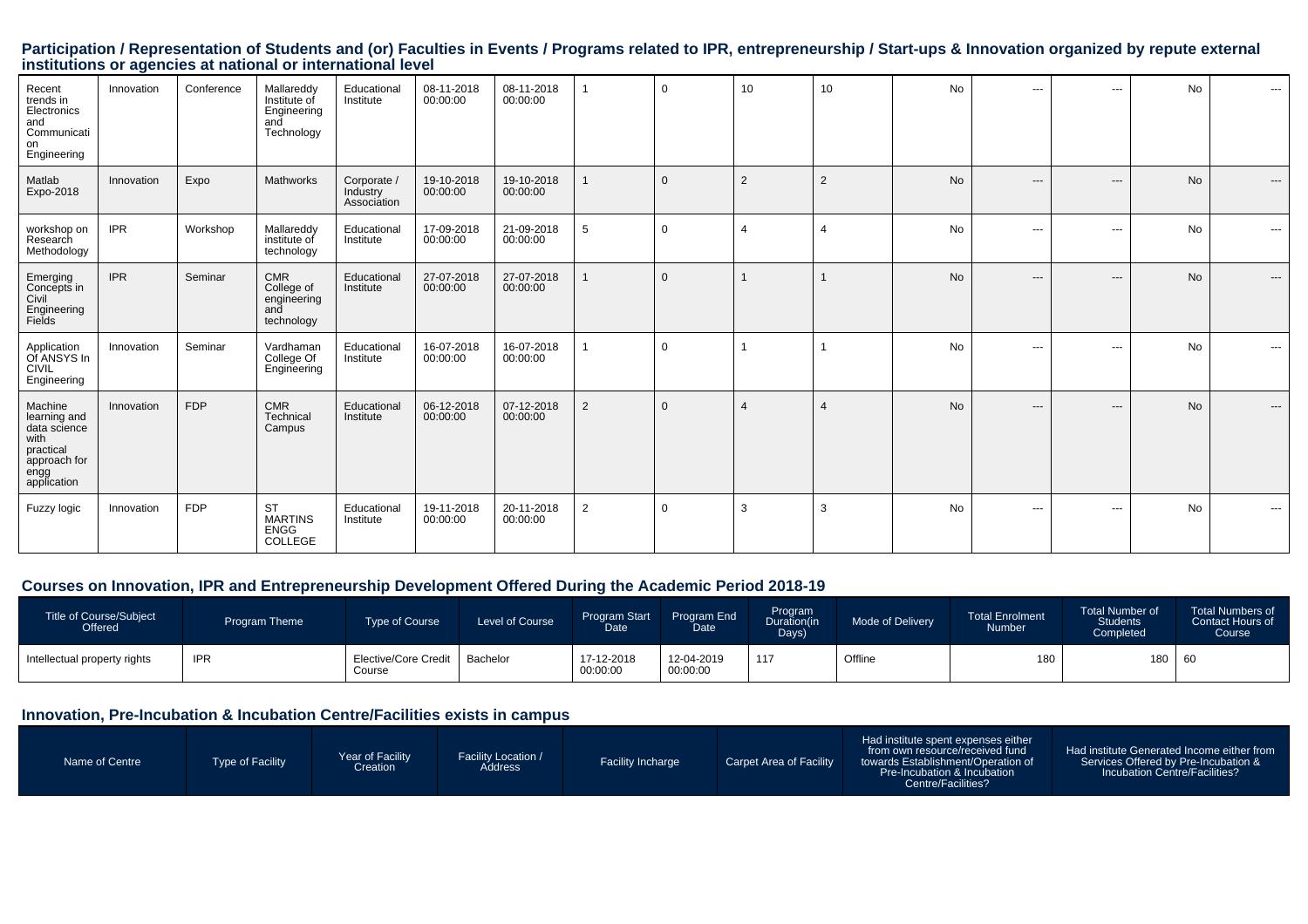## **Innovation, Pre-Incubation & Incubation Centre/Facilities exists in campus**

| IPR Cell                                      | IPR Cell / Patent<br>Facilitation Unit /<br>Technology Transfer<br>Centre | 2018 | NARSIMHA REDDY<br>ENGINEERING<br>COLLEGE<br>Secunderabad<br>TELANGANA | Facility<br>Incharge<br>Dr M<br>Babu<br>Name<br>babu@nr<br>Facility<br>Incharge<br>Email<br>cmec.org<br>94430511<br>Facility<br>Incharge<br>Phone<br>05                                               | 18.58 Sq. Ft. | No | No            |
|-----------------------------------------------|---------------------------------------------------------------------------|------|-----------------------------------------------------------------------|-------------------------------------------------------------------------------------------------------------------------------------------------------------------------------------------------------|---------------|----|---------------|
| Computer Science Research<br>Lab              | Centre of Excellence<br>with Advance Tools &<br>Equipment                 | 2018 | NARSIMHA REDDY<br>ENGINEERING<br>COLLEGE<br>Secunderabad              | Dr P<br>Facility<br>Incharge<br>Senthilku<br>Name<br>mar<br>Facility<br>Incharge<br>Email<br>psenthilm<br>ephd@g<br>mail.com<br>88700003<br>73<br>Facility<br>Incharge<br>Phone                       | 69 Sq. Ft.    | No | $\mathsf{No}$ |
| Electronics and<br>Communication Research Lab | Centre of Excellence<br>with Advance Tools &<br>Equipment                 | 2019 | Narsimha Reddy<br>Engineering College<br>Secunderabad<br>Telangana    | Dr<br>Facility<br>Incharge<br>Name<br>TIWARI<br>DP<br><b>HONEY</b><br>dr.tiwaryd<br>Facility<br>Incharge<br>Email<br>urgapras<br>ad@nrcm<br>ec.org<br>91654373<br>52<br>Facility<br>Incharge<br>Phone | 69 Sq. Ft.    | No | No            |
| Mechanical Engineering<br>Research lab        | Centre of Excellence<br>with Advance Tools &<br>Equipment                 | 2019 | Narsimha Reddy<br>Engineering College<br>Secunderabad<br>Telangana    | Dr M<br>Facility<br>Incharge<br>Babu<br>Name<br>babu@nr<br>Facility<br>Incharge<br>Email<br>cmec.org<br>94430511<br>05<br>Facility<br>Incharge<br>Phone                                               | 69 Sq. Ft.    | No | No            |
| Civil Engineering research Lab                | Centre of Excellence<br>with Advance Tools &<br>Equipment                 | 2018 | Narsimha Reddy<br>Engineering College<br>Secunderabad<br>Telangana    | $\, {\bf B}$<br>Facility<br>Incharge<br>Sudharsh<br>Name<br>an Reddy<br>hodcivil@<br>Facility<br>Incharge<br>nrcmec.or<br>Email<br>g<br>96760760<br>Facility<br>33<br>Incharge<br>Phone               | 69 Sq. Ft.    | No | No            |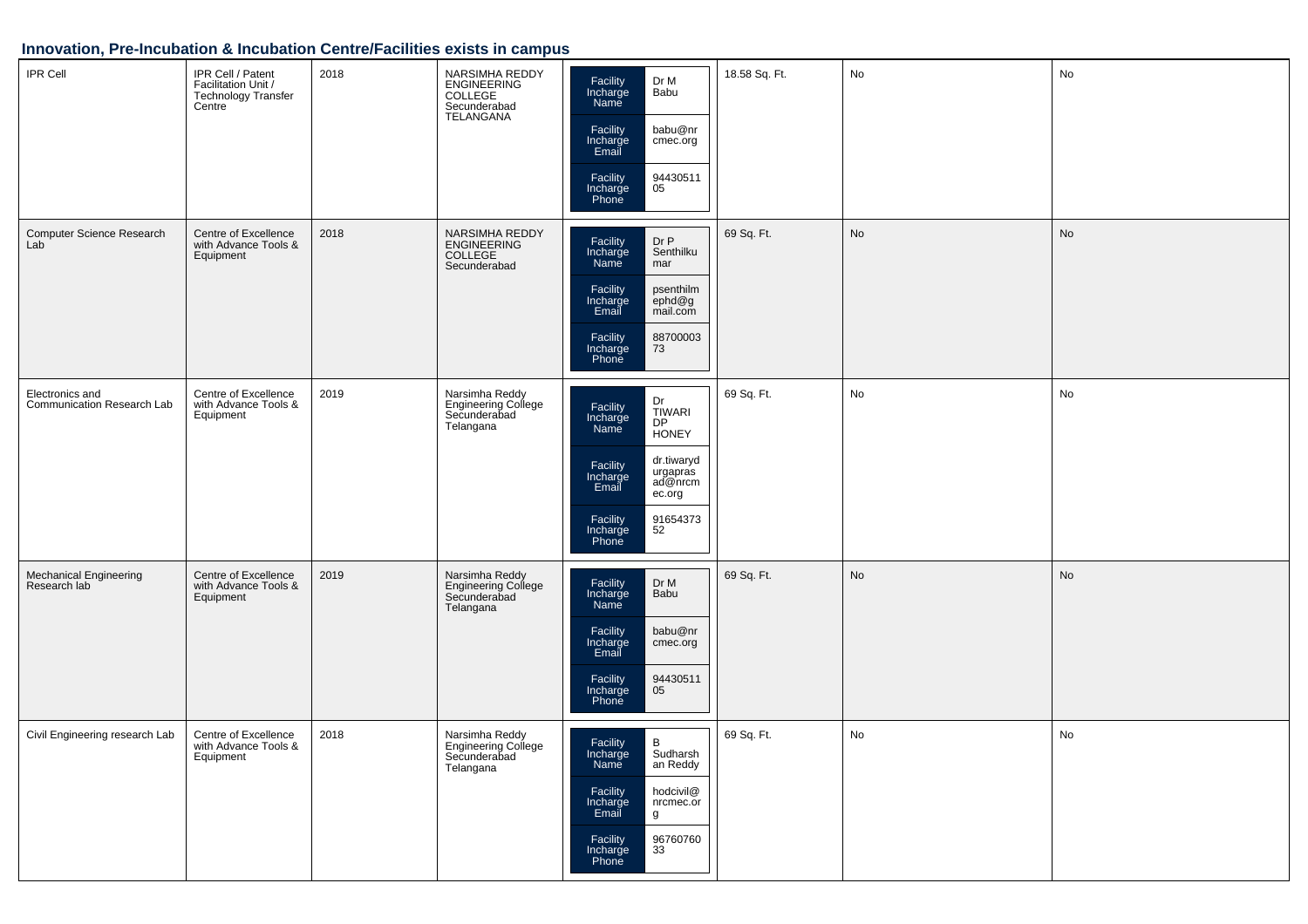#### **Innovation, Pre-Incubation & Incubation Centre/Facilities exists in campus**

| <b>Electrical Engineering research</b><br>lab | Centre of Excellence<br>with Advance Tools &<br>Equipment | 2019 | Narsimha Reddy<br><b>Engineering College</b><br>Secunderabad,<br>Telangana | Facility<br>Incharge<br>Name  | Dr<br>Sayanti<br>Chaterjee | 69 Sq. Ft. | No | - No |
|-----------------------------------------------|-----------------------------------------------------------|------|----------------------------------------------------------------------------|-------------------------------|----------------------------|------------|----|------|
|                                               |                                                           |      |                                                                            | Facility<br>Incharge<br>Email | hodeee@<br>urcmec.or       |            |    |      |
|                                               |                                                           |      |                                                                            | Facility<br>Incharge<br>Phone | 81063600<br>33             |            |    |      |

#### **Grants / Funds Received by Pre-Incubation & Incubation Centre / Facilities exists in Campus**

**No Data Flled!**

#### **Idea / Prototype / Innovation have received Grant / funding from Pre-Incubation / Incubation Centre / Facilities**

**No Data Flled!**

#### **Start-ups have received Grant / funding from Pre-Incubation / Incubation Centre / Facilities**

**No Data Flled!**

#### **Co-Incubation Partnership**

**No Data Flled!**

#### **Technology Commercialization / Transfer**

| Name of Technology<br>Licenced / Transferred /<br>Commercialized | Technology<br>Type | Type of<br><sup>-</sup> ransfer | Patent / Licence Number | Patent / Licence Holder | Centre / Department<br>of Origin of Licence | Licence Transferred to | Had institute spent expenses either<br>from own resource/received fund to<br>organise the<br>program/activity/event? | Total Annual<br>Income Received<br>from Technology<br>Transfer/Licensing<br>(In Rupees) |
|------------------------------------------------------------------|--------------------|---------------------------------|-------------------------|-------------------------|---------------------------------------------|------------------------|----------------------------------------------------------------------------------------------------------------------|-----------------------------------------------------------------------------------------|
|------------------------------------------------------------------|--------------------|---------------------------------|-------------------------|-------------------------|---------------------------------------------|------------------------|----------------------------------------------------------------------------------------------------------------------|-----------------------------------------------------------------------------------------|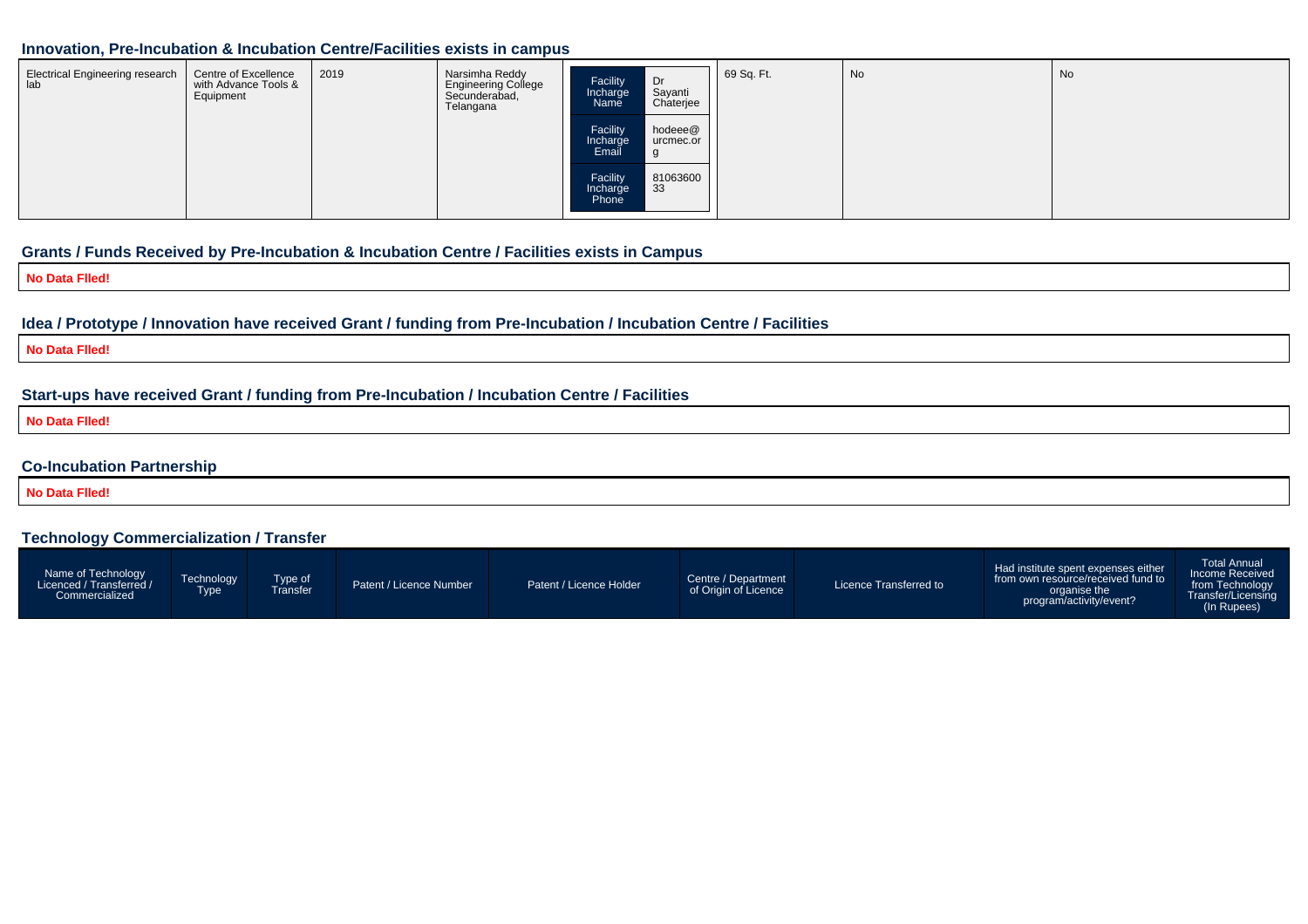# **Technology Commercialization / Transfer**

| <b>Quality Control Testing</b>                                           | Non-IP/Non-<br>Patented<br>Technology | One-time<br>transfer/Licens<br>ing | $\mathbf 0$  | Patent/Licence<br>Holder name<br>(Institute Co-<br>ownership is<br>Must)<br>Contact number<br>of license<br>holder<br>Email of<br>Licence holder<br>Gender | В<br>Sudharshan<br>Reddy<br>9676076033<br>sudharshanr<br>eddy@nrcme<br>c.or<br>Male | Civl | Licence<br>Transferred to<br>Name of<br>Industry/Start-<br>up/Agency<br>Received<br>License/Techno<br>logy<br>Address of<br>Agency<br>Contact<br>Number of<br>Agency<br>Email of<br>Agency        | Other<br>organisation/<br>Agency<br>Innovation<br>Engineering<br>Infrastructure<br>Services<br>First Floor<br><b>KSR</b><br>Complex<br>Kothapeta<br>YSR Kadapa<br>DT AP<br>8688969888<br>ieisinfra@gm<br>ail.com | No | $\hspace{0.05cm} \ldots$ |
|--------------------------------------------------------------------------|---------------------------------------|------------------------------------|--------------|------------------------------------------------------------------------------------------------------------------------------------------------------------|-------------------------------------------------------------------------------------|------|---------------------------------------------------------------------------------------------------------------------------------------------------------------------------------------------------|------------------------------------------------------------------------------------------------------------------------------------------------------------------------------------------------------------------|----|--------------------------|
| PID Controller based speed<br>control of single phase<br>induction motor | Non-IP/Non-<br>Patented<br>Technology | One-time<br>transfer/Licens<br>ing | $\mathbf{0}$ | Patent/Licence<br>Holder name<br>(Institute Co-<br>ownership is<br>Must)<br>Contact number<br>of license<br>holder<br>Email of<br>Licence holder<br>Gender | Dr Sayanti<br>Chatterjee<br>8106360033<br>hodeee@nrc<br>mec.org<br>Female           | EEE  | Licence<br><b>Transferred to</b><br>Name of<br>Industry/Start-<br>up/Agency<br>Received<br>License/Techno<br>logy<br>Address of<br>Agency<br>Contact<br>Number of<br>Agency<br>Email of<br>Agency | Other<br>organisation/<br>Agency<br>Unisystems<br>FlatNo 201<br><b>CB Easterw</b><br>Homes<br>hyderabad<br>9985665533<br>unisystemsh<br>yd@gmail.co<br>m                                                         | No | $\hspace{0.05cm} \ldots$ |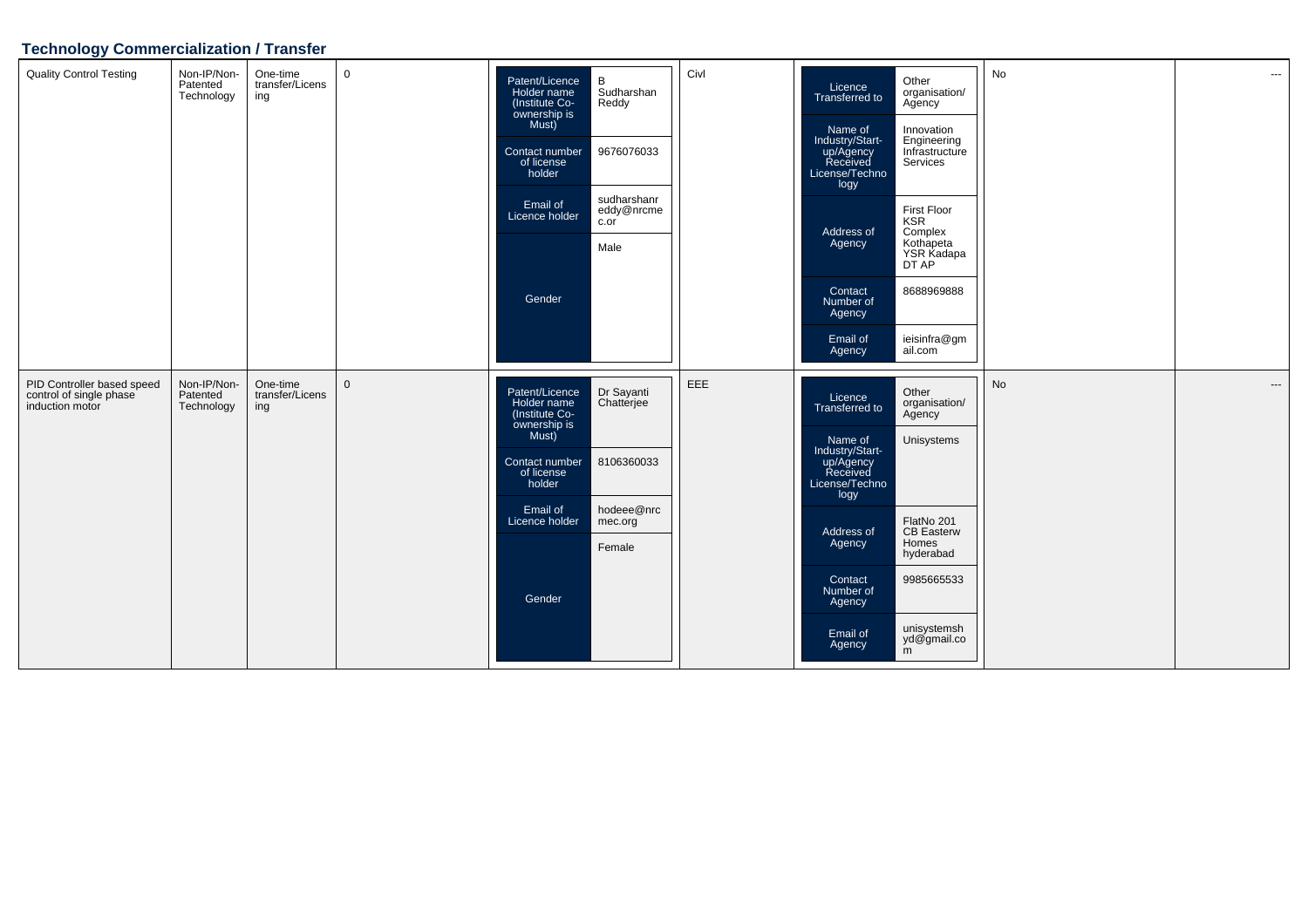#### **Technology Commercialization / Transfer**

| 3D Plot using<br>ATMEGA2560 | Non-IP/Non-<br>Patented<br>Technology | One-time<br>transfer/Licens<br>ing | Patent/Licence<br>Holder name<br>(Institute Co-<br>ownership is<br>Must) | DR TIWARI<br>DP HONEY                   | ECE | Licence<br>Transferred to                                                     | Other<br>organisation/<br>Agency                       | No | $--$ |
|-----------------------------|---------------------------------------|------------------------------------|--------------------------------------------------------------------------|-----------------------------------------|-----|-------------------------------------------------------------------------------|--------------------------------------------------------|----|------|
|                             |                                       |                                    | Contact number<br>of license<br>holder                                   | 9165437352                              |     | Name of<br>Industry/Start-<br>up/Agency<br>Received<br>License/Techno<br>logy | Uni Systems                                            |    |      |
|                             |                                       |                                    | Email of<br>Licence holder                                               | dr.tiwaridurg<br>aprasad@nrc<br>mec.org |     | Address of<br>Agency                                                          | Falt No 201<br><b>CB Easterw</b><br>Homes<br>Hyderabad |    |      |
|                             |                                       |                                    | Gender                                                                   | Male                                    |     | Contact<br>Number of<br>Agency                                                | 9985665533                                             |    |      |
|                             |                                       |                                    |                                                                          |                                         |     | Email of<br>Agency                                                            | unisystemsh<br>yd@gmail.co<br>m                        |    |      |